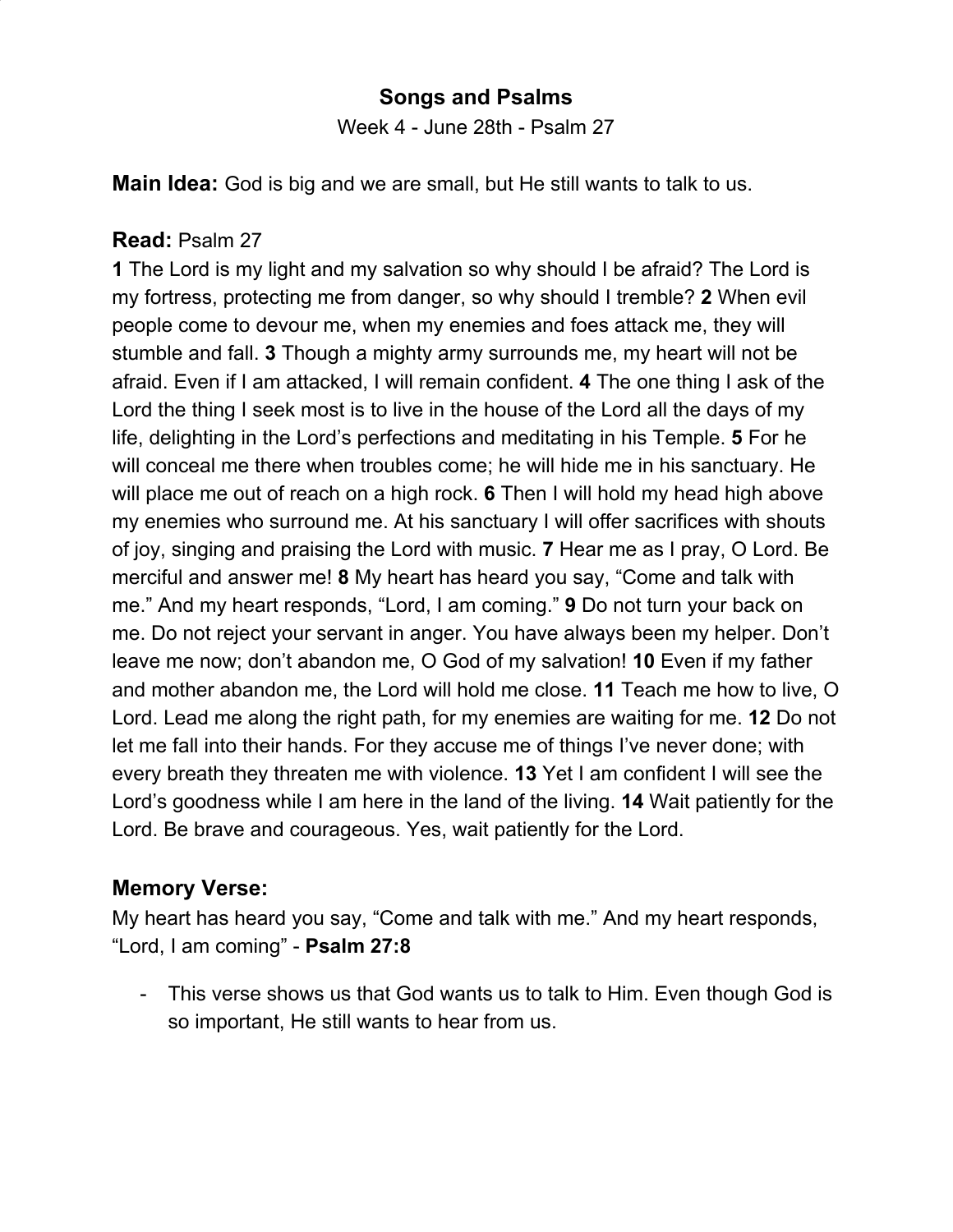## **Question:**

- Have you ever been left out? Left out of a game at recess or a group at school? Or maybe your parents have to work a lot and can't play with you.
- This is because our friends and even our parents aren't perfect. Sometimes they are going to let us down, and we will let them down too.

**\*\*** Psalm 27:10 says, "Even if my father and mother abandon me, the Lord will hold me close."

- We don't have to worry about God, He will never forget us. God will always be there.

#### **\*\* With God on our side, we can be brave.**

- Psalm 27:14, "Wait patiently for the Lord. Be brave and courageous."

# **Song List:**

- My Lighthouse (Rend Collective)

**Activity:** Draw a light or lighthouse out of chalk onto black paper. This will remind us of how bright light shines in darkness. It also can remind us that God is always there for us, easy to see, shining brightly.

**Preschool:** Draw the sun or moon on black paper with chalk and let them color it. Talk about how those light up the sky and are always there. God is always there too. He will keep us safe like light in the darkness does.

**\*\***If you want, there is a coloring page below you can use with paint and q-tips!